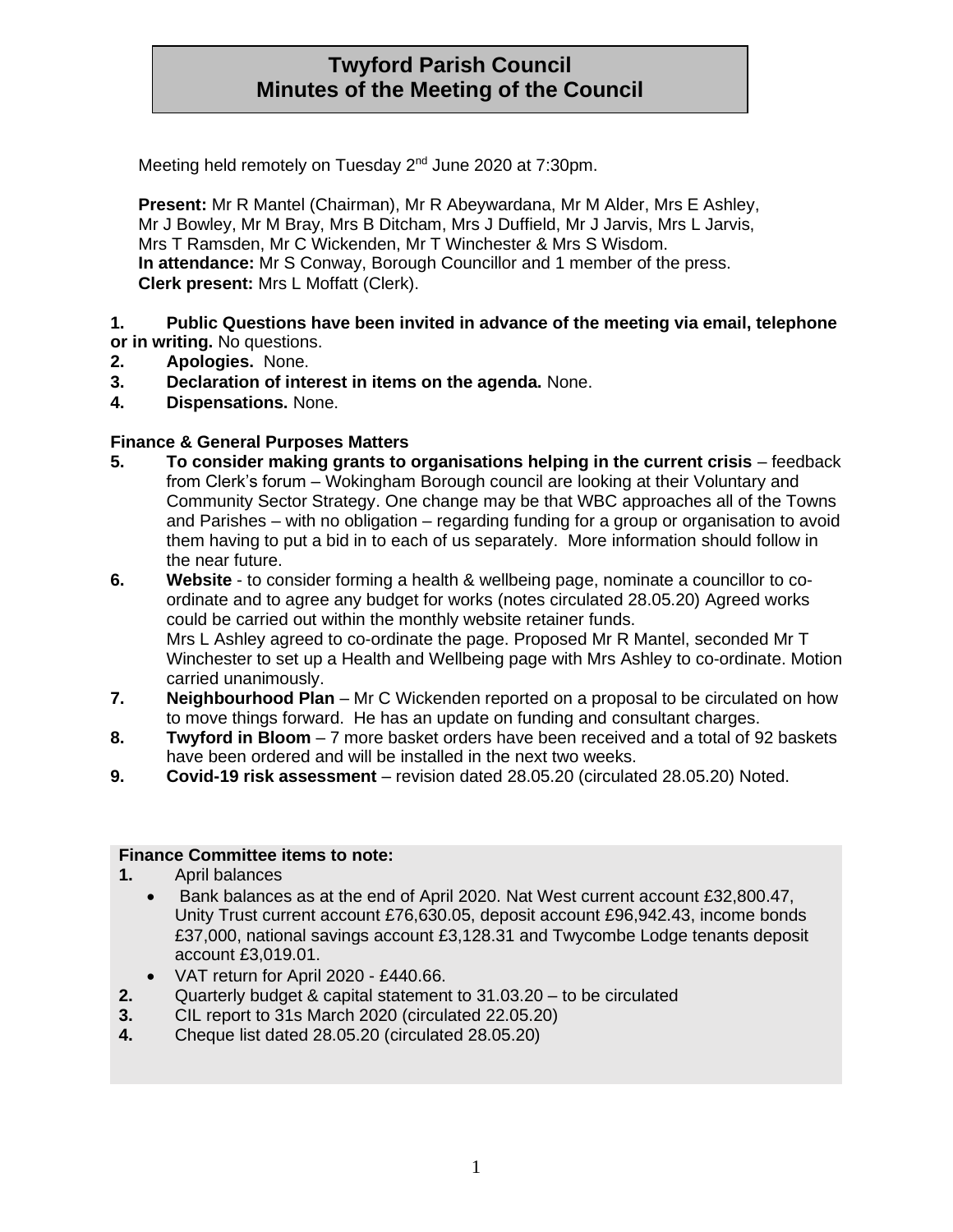## **Full Council Matters**

- **10. Minutes of the Full Council meeting held on 26th May 2020 (to be signed at a later date)** Approval of the minutes as a true and accurate record proposed Mr T Winchester, seconded Mr M Bray, motion carried nem con.
- **11. Borough Councillor report** Mr S Conway reported.
- He and Mr L Ferris have been helping businesses to be aware of the Government grants available to them under Covid-19
- Garden waste bags are available from WBC for home delivery
- Twyford schools are opening for years 1& 6 from next week
- Planning application for land to the rear of 20-22 Station Road was declined on basis of the report from the Conservation officer
- Library plans have not yet been received
- Local plan is on hold likely to be changes and a serious reduction on housing numbers and infrastructure due to economic downturn
- The Councils capital program is likely to be delayed
- **12. Clerks report -** Miss C Scull has tendered her resignation. The vacancy will be advertised. If within 14 working days, 10 electors from the parish ward give notice in writing to the Returning Officer at WBC a by-election to fill the vacancy would have been held. At the present time, Section 58 of the Coronavirus Bill has postponed elections, including casual vacancies. Therefore, it will not be possible to run a by-election should one be requested. However, if a notice is received, the vacancy would be held until such time as legislation comes into force allowing postponed elections to be run. If no such notice is given to the Returning Officer, we will fill the post by co-option. Request by the bootcamps to resume at Stanlake Meadow with small groups and social distancing. Unanimously approved subject to the Governments guidelines being adhered to.

#### **13. Community Resilience program**

**13.1** Twyforward Arts and Crafts festival

To create a portfolio of memories from this time as part of a community resilience programme. To put together poems, art (any form, e.g. mosaic, tapestry, videos), photos, music and dance. Mr Abeywardana reported on the positive feedback where the initiative has been referred to as impressive and varied. He emphasised the importance of the Council being active throughout the pandemic. The facebook advertising has also been very successful. A Twyford photographer has offered doorstep portraits for charity as part of the Twyforward initiative -this idea has already created lots of interest.

13.1.1 Leaflet – budget & distribution – Quote for leaflets £49.99 plus delivery and checking on paper quality. Proposed Mr R Abeywardana, seconded Mr J Jarvis to approve £100 for leaflets. Motion carried unanimously. Distribution to be carried out by volunteers.

13.1.2 Website – to consider approving costs of £840 for phase 3 of the Twyforward web page. Agreed not necessary at the moment as manual uploads are working well.

13.1.3 To consider agreeing an advertising budget for RG10 / social media. Proposed Mr J Jarvis, seconded Mrs B Ditcham, a whole page RG10 advert at a cost of £255. Motion carried unanimously.

Proposed Mr R Abeywardana, seconded Mr J Jarvis, £100 Facebook advertising Budget for two more months advertising. Motion carried unanimously.